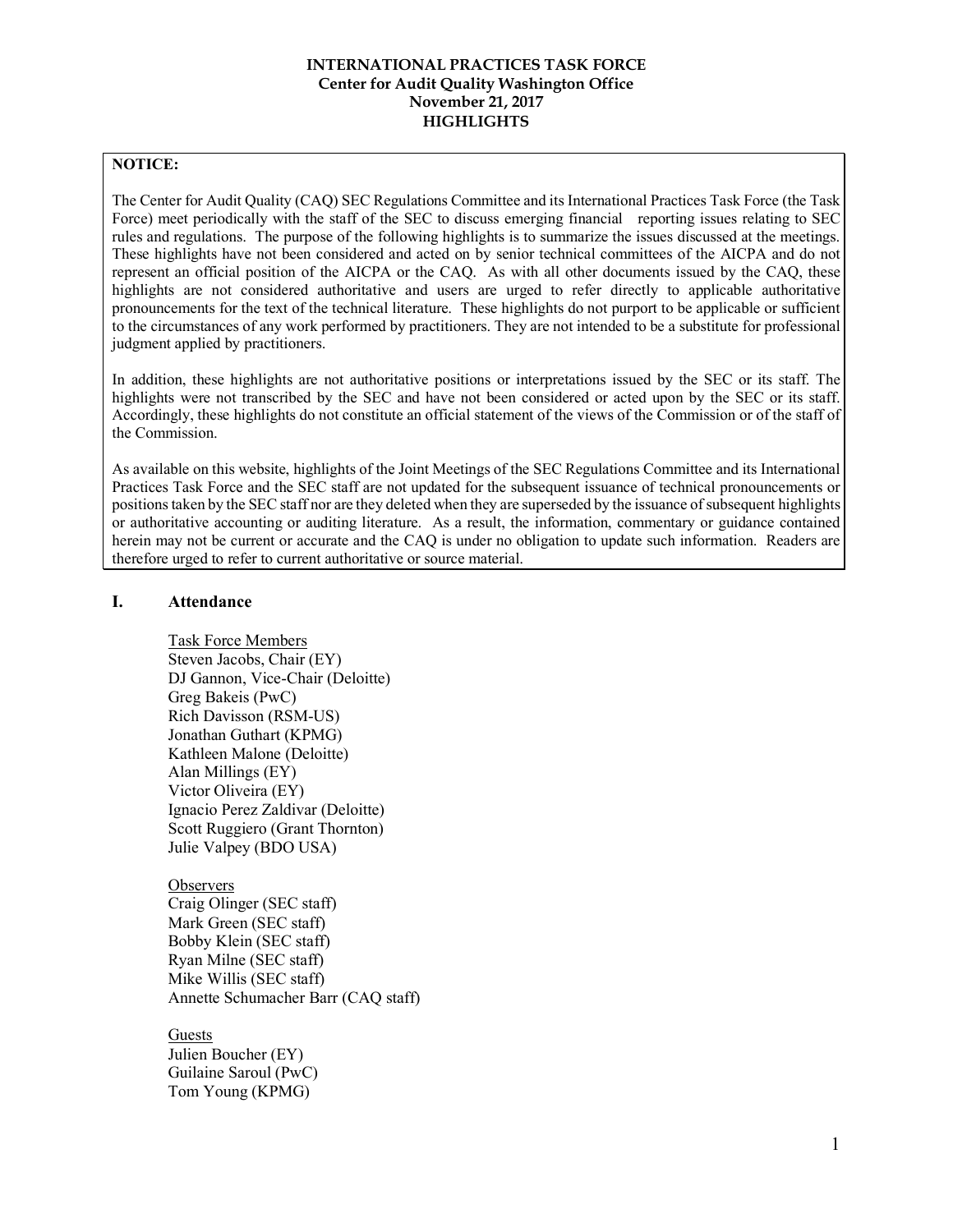### **II. Current Practice Issues**

# **A. Use of General Instruction G accommodations upon making an unreserved statement of compliance with IFRS-IASB for the first time when Previous GAAP was substantially consistent with IFRS-IASB**

Rule 3-05 of Regulation S-X and Item 17 of Forms S-4 and F-4 require registrants to provide up to three years of financial statements of an acquired business or a target company (depending on certain thresholds). When the acquired business or the target company is foreign, the Task Force observed that financial statements using accounting standards that are consistent or substantially consistent with IFRS-IASB (but that do not assert compliance with IFRS-IASB) and audited under local auditing standards or ISAs may already be available outside the US, sometimes publicly.

Forms S-4 and F-4 do not require the historical financial statements of target companies to be audited (except for the most recent year) unless they were already audited. However, the November 1, 2004 International Reporting and Disclosure Issues in the Division of Corporation Finance states, "However, if financial statements of a non-reporting foreign target have been previously audited using auditing standards other than US GAAS, and those financial statements have been published for general distribution in the target's home jurisdiction or elsewhere, the staff would generally expect financial statements to be audited in accordance with US GAAS and included in the registration statement."

Given the hardship in obtaining three years of financial statements re-audited under US GAAS, the Task Force asked the SEC whether a company could rely on General Instruction G to Form 20-F to omit the earliest of the three years if asserting compliance with IFRS-IASB for the first time even if the previous GAAP was substantially similar to IFRS-IASB. The SEC staff noted that it did not believe that foreign businesses could avail themselves of the accommodations provided by General Instruction G (requirement to present only the most recent year, the comparative year and the opening balance sheet of the comparative year) upon making an unreserved statement of compliance with IFRS-IASB given they generally would have used already the IFRS1 accommodation available to first-time adopters in their accounting framework that is substantially consistent with IFRS-IASB.

The SEC staff encouraged companies to consult with the SEC staff with their facts and circumstances to discuss whether relief from the US GAAS audit requirement would be appropriate for the earliest of the three years in (1) Rule 3-05 financial statements or (2) target company financial statements in an S-4 or F-4.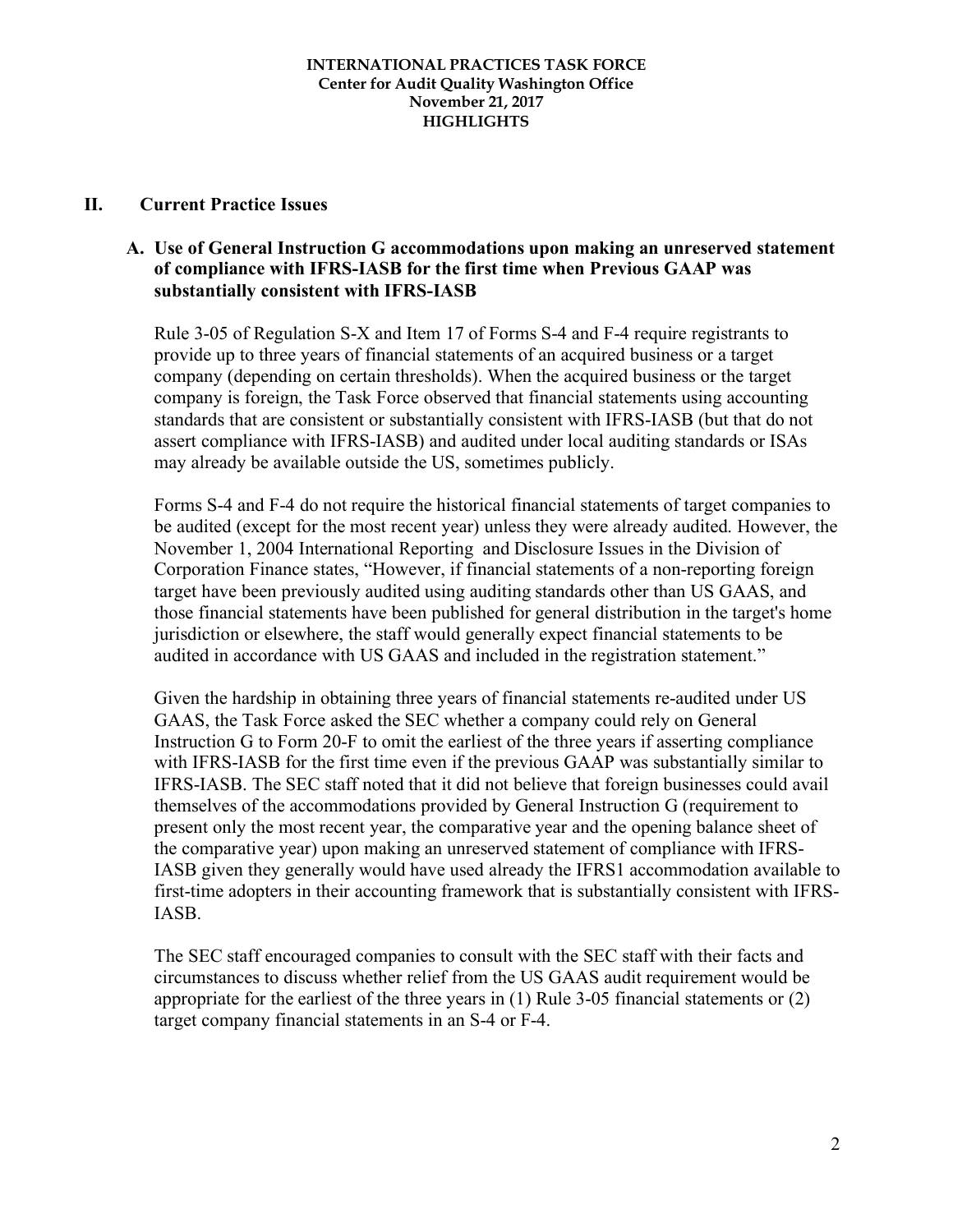### **B. Adoption of IFRS in an interim period in relation to Regulation S-X, Rule 3-05 financial statements**

FRM 6340.4 (which summarizes language included in General Instruction G.(f)(2) to Form 20-F) provides guidance for an issuer changing the body of accounting standards used to prepare its financial statements from a previous GAAP to IFRS. It indicates that "a situation may arise in which the most recent annual financial statements are prepared under previous GAAP and any interim financial statements might be prepared under IFRS. Because the most recent annual and interim periods may not be comparable, financial statements in transitional registration statements for first-time adopters may be prepared under one of three options." Further, as indicated in the 2005 Adopting Release *"Firsttime application of International Financial Reporting Standards,*" the SEC confirmed that it viewed the accommodations of General Instruction G to also apply to Regulation S-X, Rule 3-05 financial statements of a foreign business. While the guidance in the FRM specifically references an issuer, a foreign business whose financial statements are being provided to satisfy Rule 3-05 of Regulation S-X could find itself in that same situation.

For example, a company may prepare local GAAP financial statements reconciled to US GAAP for the three years ended December 31, 2016, and then transition to IFRS on January 1, 2017. Accordingly, by June 30, 2017, this entity is no longer producing local GAAP financial statements. If an acquirer is required to provide annual and interim financial statements of this company under S-X 3-05, the same lack of comparability exists as noted in the FRM example.

The Task Force inquired of the staff as to whether the guidance in FRM 6340.4 that is applicable to an issuer (i.e. the three options of interim reporting for financial statements in transitional registration statements for first-time adopters of IFRS) would also apply to an entity preparing financial statements pursuant to S-X 3-05.

The staff noted that the three options in FRM 6340.4 also could be used to satisfy interim financial statement requirements for an entity preparing financial statements pursuant to S-X 3-05.

# **C. Application of New Securities Act Compliance and Disclosure Interpretations (C&DIs) to Foreign Private Issuers**

On August 17, 2017, the SEC's Division of Corporation Finance issued two new Compliance and Disclosure Interpretations (C&DIs) that permit interim financial information to be omitted from a draft registration statement submitted for confidential/non-public review. Under the new guidance, an issuer that is not an EGC, but that is permitted to submit draft registration statements for non-public review, may omit from its draft registration statements interim financial information it reasonably believes will not be required to be separately presented at the time it publicly files its registration statement and an EGC may omit interim information from a confidential submission that it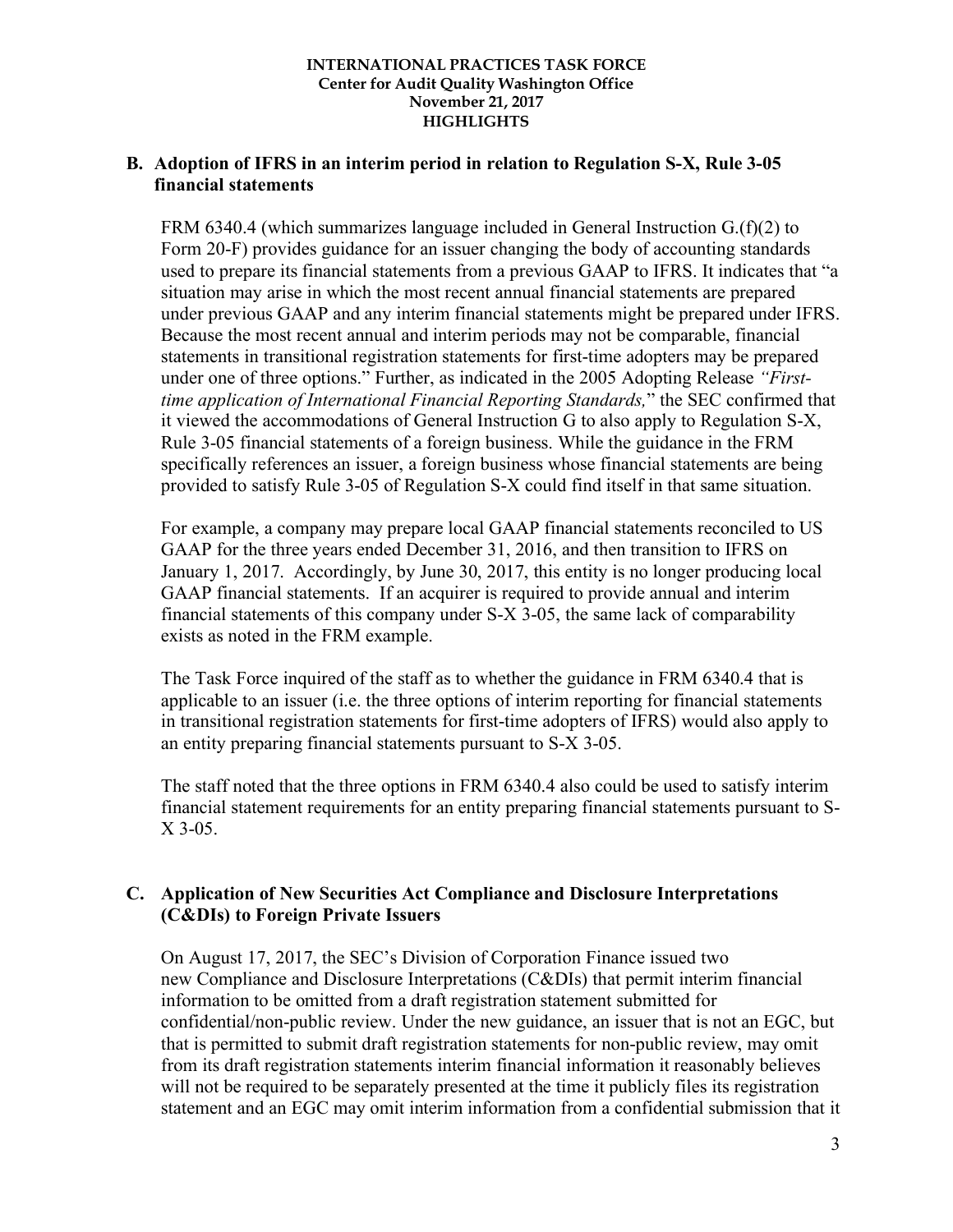does not believe will be required at the time of the contemplated offering. In Securities Act registration statements, FPIs must maintain timeliness of interim financial statements by providing at least six months of comparative interim information for filings made or declared effective nine months or more after year-end (Timeliness Requirements). If, at the filing date of the document, the company has published interim financial information that covers a more current period than those otherwise required to meet the Timeliness Requirements, the more current interim financial information must be included or incorporated by reference in the registration statement (pursuant to Form 20-F Item 8.A.5).

### **1) Interim financial statements to meet the Timeliness Requirements:**

The Task Force inquired as to whether the SEC staff would object to a FPI omitting interim financial statements from a draft registration statement where such interim statements would be required to meet the timeliness requirements, if those financial statements will be superseded by more recent interim financial statements for a subsequent interim period in the first public filing at the issuer's election.

As an example, assume a calendar year end FPI submits a draft registration statement on October 15, and plans to either (i) complete the contemplated offering as an EGC, or (ii) make its first public filing in December and voluntarily include comparative interim financial statements for the nine months ended September 30 rather than June 30.

When the FPI submits the draft registration statement on October 15, its September 30 statements are not available, but it has passed September 30, the date when the timeliness requirements applicable to FPIs would require financial statements for at least the six months ended June 30. While the June 30 financial statements would be required to be included if this was a public filing, they ultimately will not be included in the first public filing given the FPI's election to present September 30 financial information.

The staff indicated that they would not object to a FPI omitting interim financial statements from a draft registration statement where such interim statements would be required to meet the timeliness requirements, if those financial statements will be superseded by interim financial statements for a subsequent interim period no later than the first public filing (such financial statements should be included as soon as they are available). In relying on this relief, the staff would recommend registrants submitting a transmittal letter laying out their timeline and what financial information they are reasonably expecting to include in the public filing. Notwithstanding this relief, the staff advised that voluntarily including interim periods in the draft registration statement for periods that will be superseded in later amendments, if available, helps facilitate the review process as it allows for any significant issues or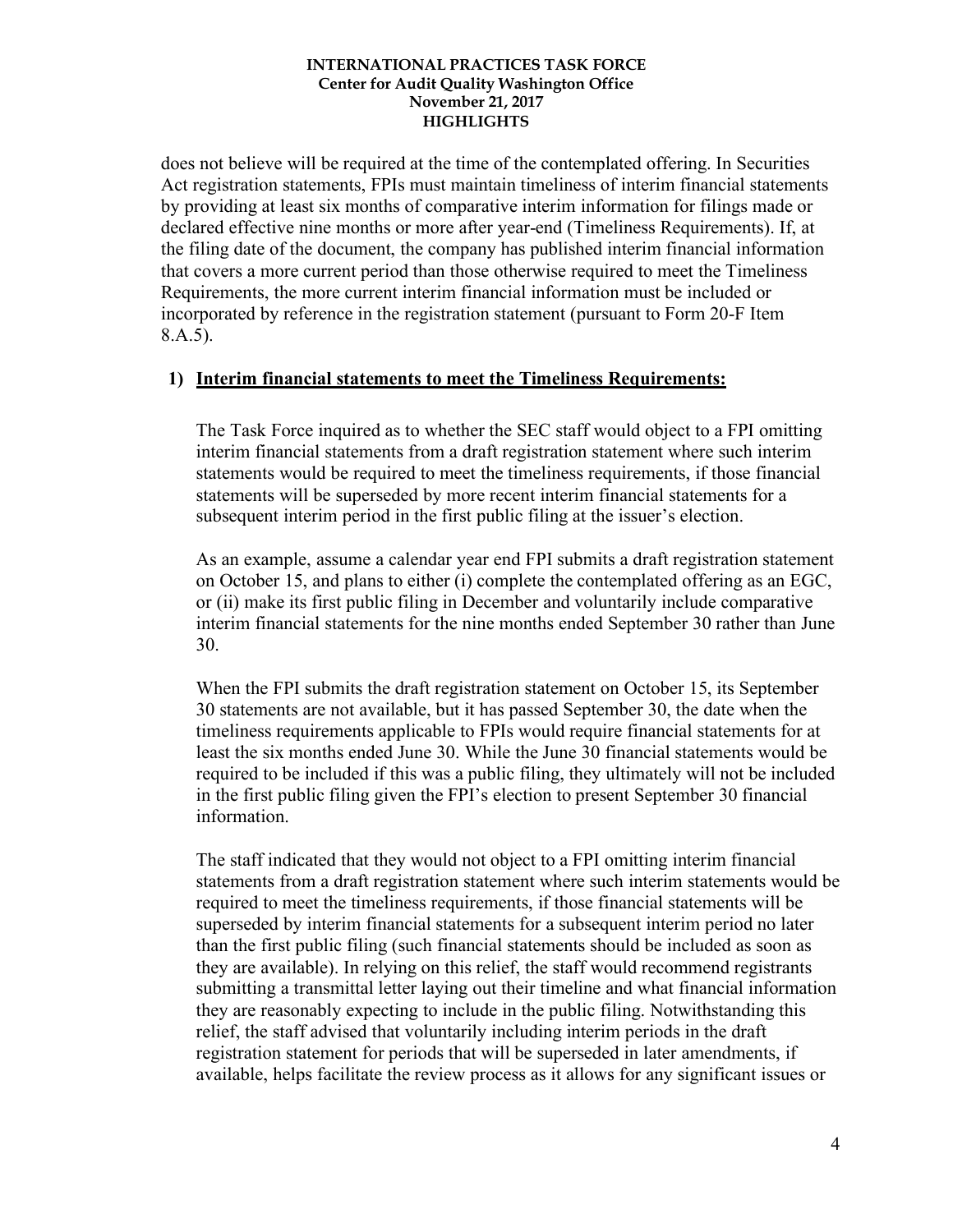questions that may be raised related to those periods to be addressed with the staff and resolved earlier (e.g., adoption of a new accounting standard).

# **2) Current published interim information to meet the requirements under Item 8.A.5 of Form 20-F**

The Task Force further inquired of the staff as to whether the SEC staff would object to a FPI omitting more current published information under Item 8.A.5 of Form 20-F from a draft registration statement (where such interim information would not be required to meet the timeliness requirements for full interim financial statements), if that financial information will be superseded by interim (or full year annual) financial statements for a subsequent interim (or full year annual) period in the first public filing.

For example, assume a calendar year end EGC or non-EGC FPI is public in a local jurisdiction and raising capital in the United States for the first time. This FPI is planning to submit its first draft registration statement on September 15 (i.e., no interim financial statements required to meet timeliness). This FPI published interim financial statements under IAS34 in the local territory for the six-month period ended June 30. In its first public filing, the FPI intends to either include interim financial information for the nine months ended September 30 as discussed above or annual financial statements.

The staff indicated that it would not object to an FPI omitting more current published information under Item 8.A.5 of Form 20-F from a draft registration statement (where such interim information would not be required to meet the timeliness requirements for full interim financial statements), if that financial information will be superseded by interim financial statements for a subsequent interim or the full year annual period financial statements. As discussed above, the staff would recommend that registrants submit a transmittal letter laying out their timeline and what financial information they are reasonably expecting to include in the public filing. The staff again emphasized that, while not required, including more recent current published interim financial information could facilitate more efficient staff review.

# **D. Update on XBRL Implementation for IFRS Filers**

On March 1, 2017, the SEC published the XBRL IFRS Taxonomy for Foreign Private Issuers That Prepare Their Financial Statements in Accordance with International Financial Reporting Standards as Issued by the International Accounting Standards Board (IFRS Taxonomy). The IFRS Taxonomy will allow foreign private issuers (FPIs) preparing financial statements in accordance with IFRS to submit financial information in interactive data format using XBRL.